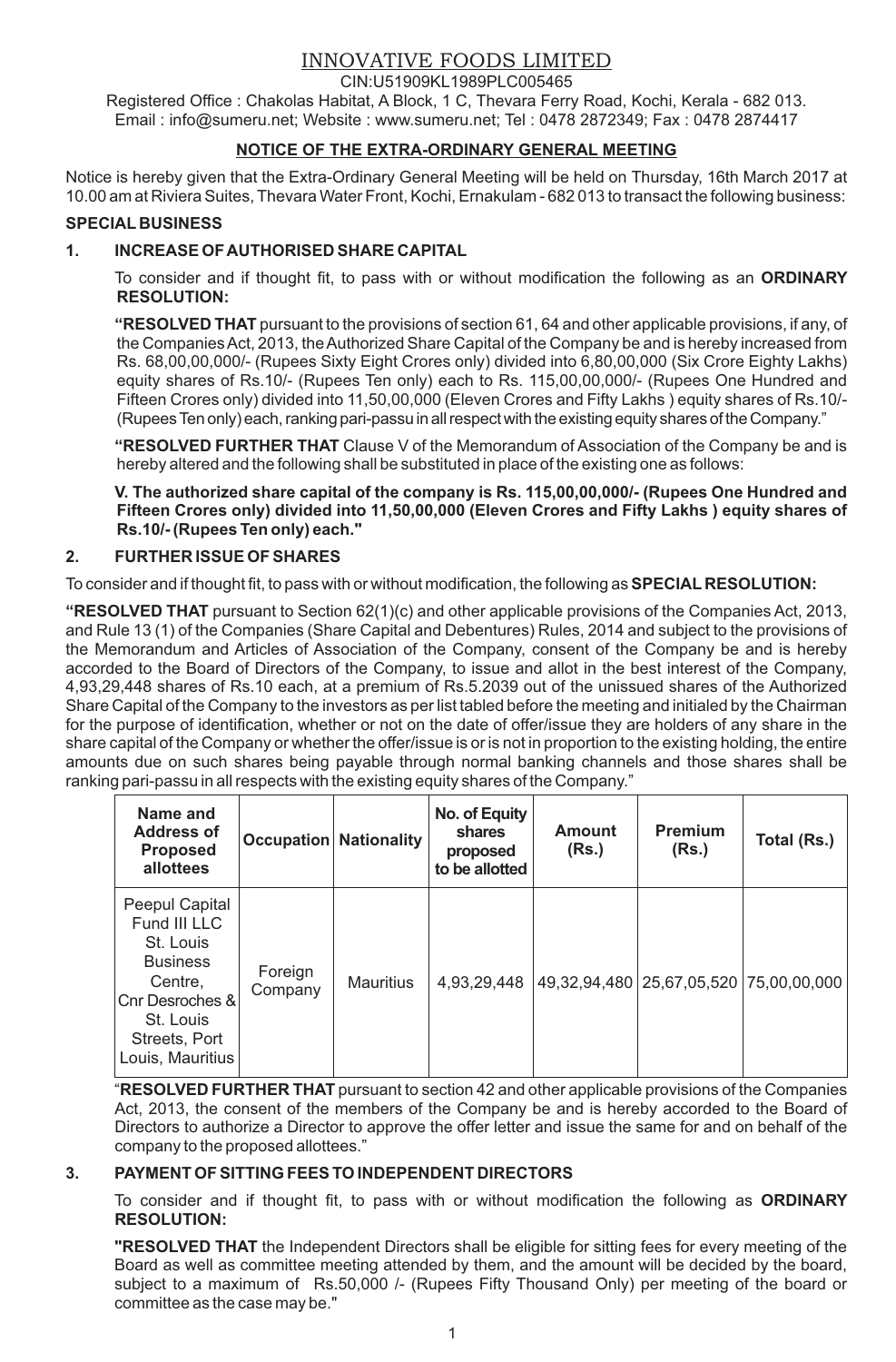### **4. ALTERATION OF ARTICLES OF ASSOCIATION OF THE COMPANY**

To consider and if thought fit, to pass with or without modification the following as **SPECIAL RESOLUTION:**

**"RESOLVED THAT** pursuant to the provisions of Section 5, 14, and other applicable provisions, if any, of the Companies Act, 2013 (the Act), including any amendment thereto or re-enactment thereof and the rules framed there under, the consent of the of the Company be and is hereby accorded to insert a new clause and that the Articles of Association of the Company be altered after the existing clause 14 i.e. inserting the following clause 14A".

**14A.The Board of Directors of the Company shall have such number of nominee directors as may be nominated by Peepul Capital Fund III LLC ("Peepul") from time to time. The Board of Directors and/or the Company shall appoint such number of directors as nominee directors under Section 161(3) of the Companies Act 2013. The nominee directors shall not be liable to retire by rotation and shall hold office till their resignation and/or revocation of their nomination by Peepul.**

### **By order of the Board of Directors**

Sd/- Sd/- **V.S.Sitaram P. Manoj Kumar** Whole-time Director & Chief Executive Officer Whole-time Director Whole-time Director (DIN: 01038711) (DIN: 03527923)

Place : Ernakulam Date : 20.01.2017

### **Notes:-**

- 1. A member entitled to attend and vote is entitled to appoint a proxy to attend and vote on a poll on his behalf and the proxy need not be a member. The proxy forms duly completed, stamped and signed must be deposited at the registered office of the company not less than 48 hours before the meeting.
- 2. Proxies submitted on behalf of limited companies, societies etc. must be supported by an appropriate resolutions/authority, as applicable. A person can act as proxy on behalf of members not exceeding fifty and holding in the aggregate not more than 10% of the total share capital of the company carrying voting rights. In case a proxy is proposed to be appointed by a member holding more than 10% of the total share capital of the company carrying voting rights, then such proxy shall not act as a proxy for any other person or shareholder.
- 3. Explanatory statement pursuant to Section 102 of the Companies Act, 2013 is annexed
- 4. Members/Proxies should bring the Attendance Slip sent herewith duly filled in and signed and photo ID proof for attending the Meeting.
- 5. Members are requested to:

i) Intimate to the Company/ Company's Registrar & Share Transfer Agent, changes if any, in their respective addresses along with the pin code number at an early date.

- ii) Quote Folio numbers in all their correspondences.
- iii) Consolidate holdings into one folio in case of multiplicity of folios with names in identical orders.
- 6. Non- Resident Indian Shareholders are requested to inform the Company immediately the change in the residential status on return to India for permanent settlement.
- 7. Corporate Members are requested to send a duly certified copy of the Board Resolution authorizing their representative to attend and vote at the Extra-ordinary General Meeting.
- 8. The Route Map to reach the venue of the Extra-ordinary General Meeting including prominent land mark foreasy location is provided at the Notice.
- 9. Relevancy of question and the order of speakers will be decided by the Chairman. Members are requested to bring their copy of Notice of EGM along with them at the meeting.
- 10. Members may also note that the Notice of EGM will also be available on the Company's website www.sumeru.net for their download.
- 11. Members are requested to kindly bring their copies of the Notice of EGM to the Meeting.
- 12. Members are requested to send all communications relating to shares to our Registrar & Share Transfer Agent at the following address:

Integrated Enterprises (India) Limited 2nd Floor, Kences Towers, No.1,Ramakrishna Street, Off: North Usman Road, T.Nagar, Chennai- 600 017. Ph.No: 044-28140801-03; Fax: 044-28142479 E-mail: csdstd@integratedindia.in

13. The members who have cast their vote by remote e-voting prior to meeting may also attend the meeting but shall not be entitled to cast their vote again.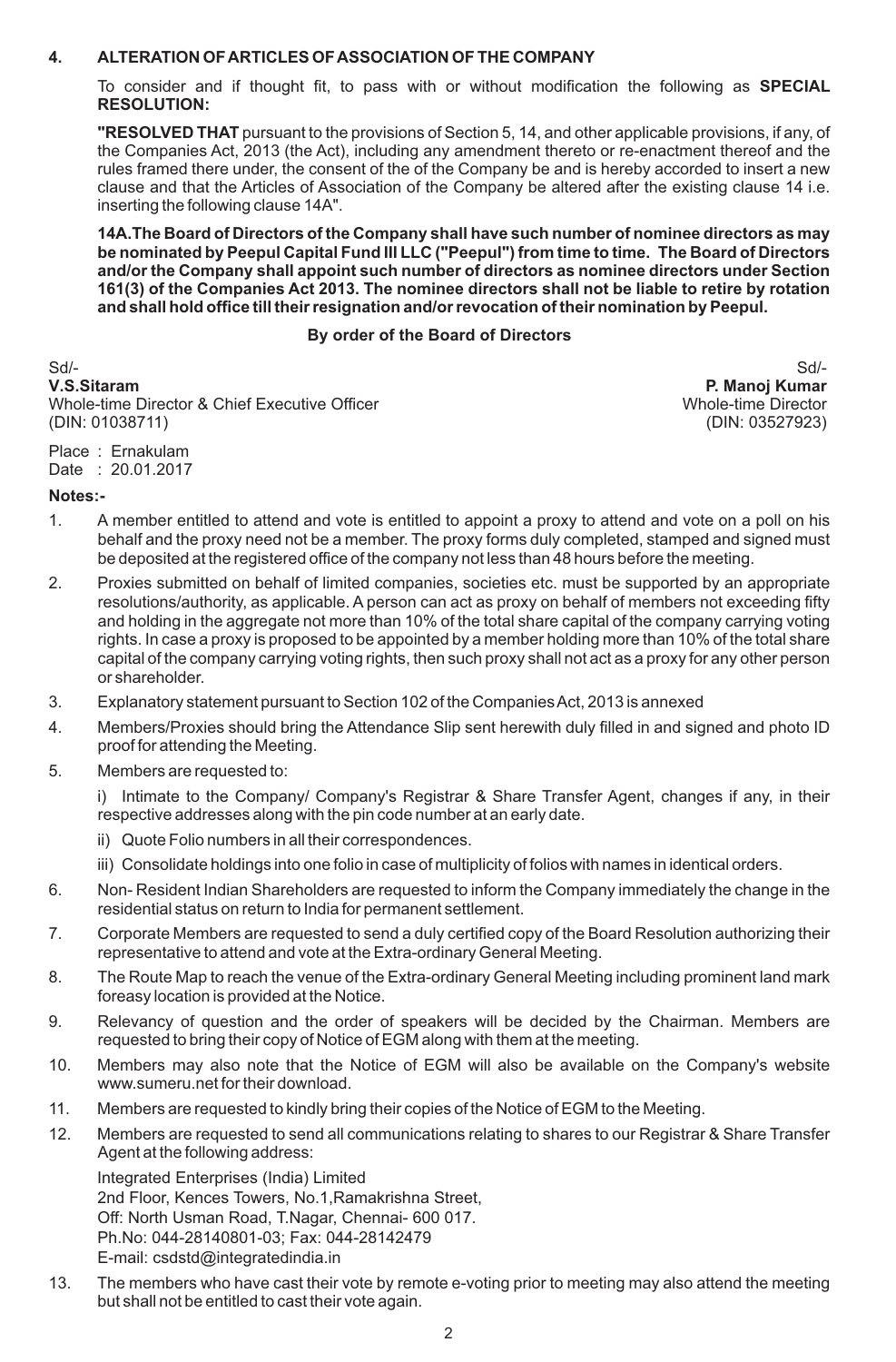- 14. The result of the poll with details of the number of votes cast for and against the Resolution, invalid votes and whether the Resolution has been carried or not shall be displayed on the Notice Board of the company at its Registered Office and its Head Office in Ezhupunna, and shall also be placed on the website.
- 15. In compliance with the provisions of Section108 of the Companies Act, 2013 read with Rule 20 of the Companies (Management and Administration) Rules, 2014 the members are provided with the facility to cast their votes on resolutions through e-voting services provided by Central Depository Services(India) Limited ("CDSL").

## **Instructions for Voting through electronic mode are as under:-**

- 1. The Remote E-voting period begins on 13th March 2017. During this period, members of the Company holding shares either in physical form or in dematerialized form, as on the cut-off date, 09th March may cast their vote electronically. The e-voting module shall be disabled by CDSL for voting thereafter. A person who is not a Member as on the cut-off date should treat this Notice for information purposes only.
- 2. Shareholders who have already voted prior to the meeting date would not be entitled to vote at the meeting venue.
- 3. The Shareholders should log on to the e-voting website (www.evotingindia.com)
- 4. Click on "Shareholders" tab
- 5. Now Enter your User ID
	- a. For CDSL: 16 digits beneficiary ID,
	- b. For NSDL: 8 Character DPID followed by 8 Digits Client ID,
	- c. Members holding shares in Physical Form should enter Folio Number registered with the Company.
- 6. Next enter the Image Verification as displayed and Click on Login.
- 7. If you are holding shares in demat form and had logged on to www.evotingindia.com and voted on an earlier voting of any company, then your existing password is to be used.

## 8. If you are a first time user follow the steps given below:

|                                                                           | For Members holding shares in Demat Form and Physical Form                                                                                                                                                                                                                                                                                                                                                                                                                                                                                                                                                                                                   |
|---------------------------------------------------------------------------|--------------------------------------------------------------------------------------------------------------------------------------------------------------------------------------------------------------------------------------------------------------------------------------------------------------------------------------------------------------------------------------------------------------------------------------------------------------------------------------------------------------------------------------------------------------------------------------------------------------------------------------------------------------|
| <b>PAN</b>                                                                | Enter your 10 digit alpha-numeric *PAN issued by Income Tax Department (Applicable for<br>both demat shareholders as well as physical shareholders)<br>• Members who have not updated their PAN with the Company/Depository Participant<br>are requested to use the first two letters of their name and the 8 digits of the<br>sequence number in the PAN field.<br>$\bullet$ In case the sequence number is less than 8 digits enter the applicable number of 0's<br>before the number after the first two characters of the name in CAPITAL letters. Eg.<br>If your name is Ramesh Kumar with sequence number 1 then enter RA00000001 in<br>the PAN field. |
| <b>Dividend</b><br>Bank<br><b>Details</b><br>OR Date of<br>Birth<br>'DOB) | Enter the Dividend Bank Details or Date of Birth (in dd/mm/yyyy format) as recorded in your<br>demat account or in the company records in order to login.<br>If both the details are not recorded with the depository or company please enter the<br>member id / folio number in the Dividend Bank details field as mentioned in instruction 5.                                                                                                                                                                                                                                                                                                              |

- 9. After entering these details appropriately, click on "SUBMIT" tab.
- 10. Members holding shares in physical form will then directly reach the Company selection screen. However, members holding shares in demat form will now reach 'Password Creation' menu wherein they are required to mandatorily enter their login password in the new password field. Kindly note that this password is to be also used by the demat holders for voting for resolutions of any other company on which they are eligible to vote, provided that company opts for e-voting through CDSL platform. It is strongly recommended not to share your password with any other person and take utmost care to keep your password confidential.
- 11. For Members holding shares in physical form, the details can be used only for e-voting on the resolutions contained in this Notice.
- 12. Click on the EVSN for the <INNOVATIVE FOODS LIMITED> to vote.
- 13. On the voting page, you will see "RESOLUTION DESCRIPTION" and against the same the option "YES/NO" for voting. Select the option YES or NO as desired. The option YES implies that you assent to the Resolution and option NO implies that you dissent to the Resolution.
- 14. Click on the "RESOLUTIONS FILE LINK" if you wish to view the entire Resolution details.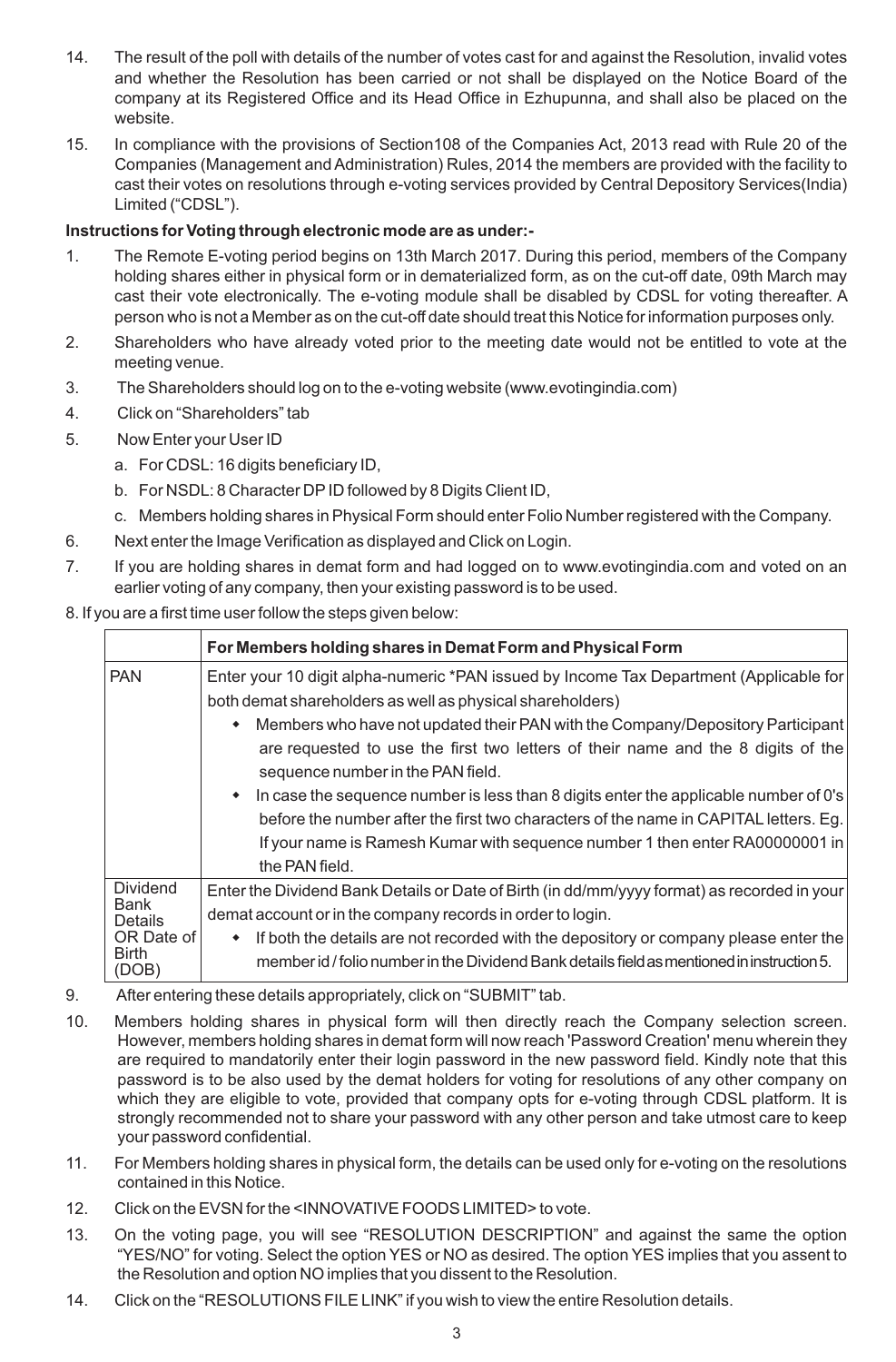- 15. After selecting the resolution you have decided to vote on, click on "SUBMIT". A confirmation box will be displayed. If you wish to confirm your vote, click on "OK", else to change your vote, click on "CANCEL" and accordingly modify your vote.
- 16. Once you "CONFIRM" your vote on the resolution, you will not be allowed to modify your vote or cast the vote again.
- 17. You can also take a print of the votes cast by clicking on "Click here to print" option on the Voting page.
- 18. If a demat account holder has forgotten the login password then Enter the User ID and the image verification code and click on Forgot Password & enter the details as prompted by the system.
- 19. Note for Non Individual Shareholders and Custodians:
	- a) Non-Individual shareholders (i.e. other than Individuals, HUF, NRI etc.) and Custodian are required to log on to www.evotingindia.com and register themselves as Corporates.
	- b) Ascanned copy of the Registration Form bearing the stamp and sign of the entity should be emailed to helpdesk.evoting@cdslindia.com.
	- c) After receiving the login details a Compliance User should be created using the admin login and password. The Compliance User would be able to link the account(s) for which they wish to vote on.
	- d) The list of accounts linked in the login should be mailed to helpdesk.evoting@cdslindia.com and on approval of the accounts they would be able to cast their vote.
	- e) A scanned copy of the Board Resolution and Power of Attorney (POA) which they have issued in favour of the Custodian, if any, should be uploaded in PDF format in the system for the scrutinizer to verify the same.
- 20. In case you have any queries or issues regarding e-voting, you may refer the Frequently Asked Questions ("FAQs") and e-voting manual available at www.evotingindia.com, under help section or contact – Mr. Rakesh Dalvi, Designation - Deputy Manager, Address - 16th Floor, Phiroze Jeejeebhoy Towers, Dalal Street, Fort, Mumbai - 400001. Contact No.18002005533. Email id helpdesk.evoting@cdslindia.com.

### **EXPLANATORYSTATEMENT PURSUANT TO SECTION 102 OF THE COMPANIES ACT, 2013 Item No: 1**

In order to strengthen the capital base of the Company, the Board of Directors has decided to enhance the authorized capital from Rs. 68,00,00,000/- (Rupees Sixty EightCrores only) divided into 6,80,00,000 (Six Crore Eighty Lakhs) equity shares of Rs.10/- (Rupees Ten only) each to Rs. 115,00,00,000/- (Rupees One Hundred and Fifteen Crores only) divided into 11,50,00,000 (Eleven Crores and Fifty Lakhs ) equity shares of Rs.10/- (Rupees Ten only) each. Consequent to the proposed increase in the Authorised Capital of the Company, its Memorandum of Association has to be amended so as to reflect the increase in share capital. The Board recommends that the resolutions as mentioned in item no. 1 be passed.

The proposed resolution is recommended for the consideration of and approval by the shareholders of the Company by passing ordinary resolution in the meeting.None of the Directors, Manager, Key Managerial Personnel and their relatives is interested in the above resolution.

As required by Section 102(3) of the Companies Act, 2013, Memorandum of Association of the Company shall be available for inspection from 19th February 2017 to 26th February 2017 at the registered office of the Company during business hours.

## **Item No: 2**

The Company is planning for further expansion of its business activities. Hence huge funds are required for its expansion. M/s. Peepul Capital Fund III LLC, having its office at St. Louis Business Centre, Cnr Desroches & St. Louis Streets, Port Louis, Mauritius, is providing funds to the Company by investing further in the equity share capital of the Company.

"Preferential Allotment" means any offer of securities or invitation to subscribe securities to a selected group of persons by a company (other than by way of public offer) through issue of a private placement offer letter and which satisfies the conditions specified in section 42 and 62(1)(c) of the Companies Act, 2013. As per Section 42 of the Companies Act, 2013, to issue shares on preferential basis an offer letter must be send to proposed allottees. The consent of the members is therefore sought to authorize the Board to offer, issue and allot these shares in compliance with the Companies Act, 2013 and the rules framed thereunder.

Additional particulars required to be furnished as per the Companies (Share Capital and Debenture) Rules, 2014:

## **a. The objects of the issue;**

The objects are further expansion and development of the company.

## **b. The total number of shares or other securities to be issued;**

4,93,29,448 equity shares of Rs.10 each aggregating to Rs.49,32,94,480.

- **c. The price or price band at/within which the allotment is proposed;**
- The issue price is Rs.15.2039/share (Face Value-Rs.10/share,Premium-Rs.5.2039/Share).

## **d. Basis on which the price has been arrived**

Valuation Report issued byM/s. GaganGhai& Co, on 19.12.2016. However the Board of Directors had discussion with investors and they have agreed for share premium at Rs. 5.2039/-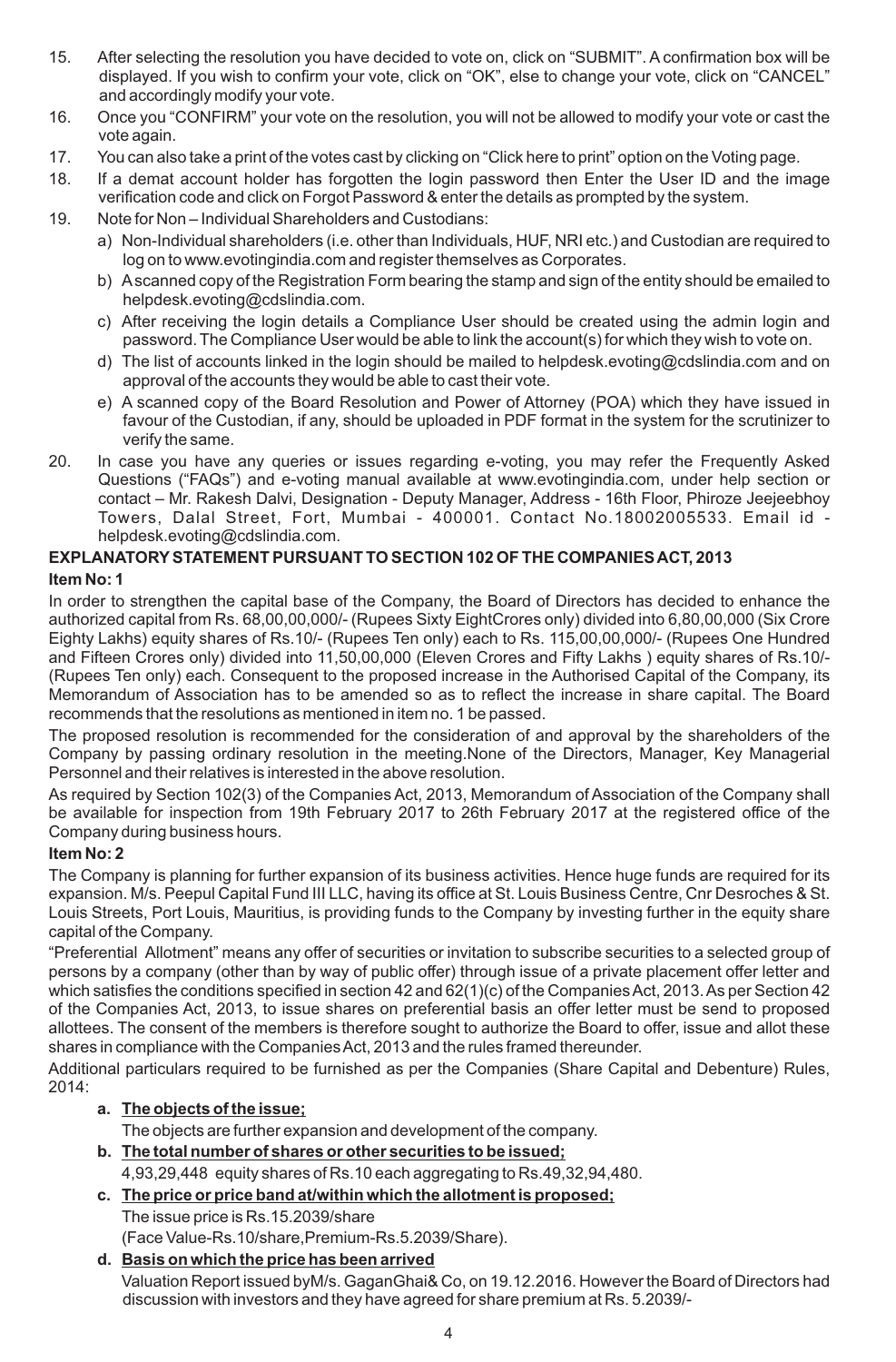- **e. Relevant date with reference to which the price has been arrived at;** The relevant date is 31.12.2016
- **f. The class or classes of persons to whom the allotment is proposed to be made;** Foreign Body Corporate.
- **g. Intention of promoters, directors or key managerial personnel to subscribe to the offer;** Promoters and directors representing Peepul Capital Fund III LLC are interested in subscribing the shares. No key managerial personnel is subscribing to the offer. The amount raised through further issue is intended to be used for Further Expansion of Business.

## **h. The proposed time within which the allotment shall be complete;**

Within 12 months from the date of approval by members.

**i. The names of the proposed allottees and the percentage of post preferential offer capital that may be held by them;**

| Name of the Proposed Allottee                                                                                         | Percentage of post preferential offer capital  |
|-----------------------------------------------------------------------------------------------------------------------|------------------------------------------------|
| Peepul Capital Fund III LLC<br>St. Louis Business Centre, Cnr Desroches & St.<br>Louis Streets, Port Louis, Mauritius | 44.79% (On account of proposed allotment only) |

#### **j. The change in control, if any, in the company that would occur consequent to the preferential offer;**

Currently Peepul capital fund III LLC holds major shareholding.Thus the preferential allotment will not cause any change in control

- **k. The number of persons to whom allotment on preferential basis have already been made during the year, in terms of number of securities as well as price;** NIL
- **l. The justification for the allotment proposed to be made for consideration other than cash together with valuation report of the registered valuer;** N.A.

#### **m. The pre issue and post issue shareholding pattern of the company (on account of preferential allotment only):**

| SI. No.        | Category                                                                                                                                                                       | <b>Pre Issue</b>      |                        | <b>Post Issue</b>     |                        |
|----------------|--------------------------------------------------------------------------------------------------------------------------------------------------------------------------------|-----------------------|------------------------|-----------------------|------------------------|
|                |                                                                                                                                                                                | No. of shares<br>held | % of shares<br>holding | No. of shares<br>held | % of shares<br>holding |
| A              | promoters' holding:                                                                                                                                                            |                       |                        |                       |                        |
| 1              | Indian:                                                                                                                                                                        |                       |                        |                       |                        |
|                | Individual                                                                                                                                                                     |                       |                        |                       |                        |
|                | <b>Bodies Corporate</b>                                                                                                                                                        | 60014066              | 98.73                  | 109343514             | 99.30                  |
|                | Sub Total (A)                                                                                                                                                                  | 60014066              | 98.73                  | 109343514             | 99.30                  |
| B              | Non-Promoters' holding:                                                                                                                                                        |                       |                        |                       |                        |
| 1              | Institutional Investors                                                                                                                                                        |                       |                        |                       |                        |
| $\overline{2}$ | Non-Institution:                                                                                                                                                               |                       |                        |                       |                        |
|                | Private Corporate Bodies                                                                                                                                                       |                       |                        |                       |                        |
|                | <b>Directors and Relatives</b>                                                                                                                                                 |                       |                        |                       |                        |
|                | Indian Public                                                                                                                                                                  | 769194                | 1.27                   | 769194                | 0.70                   |
|                | Others (Including NRIs)<br>Foreign Promoters-<br>Corporate Bodies<br>Foreign NRIs<br>Overseas Corporate Bodies<br><b>Banks</b><br><b>Clearing Member</b><br><b>Mutual Fund</b> |                       |                        |                       |                        |
|                | Sub Total (B)                                                                                                                                                                  | 769194                | 1.27                   | 769194                | 0.70                   |
|                | <b>GRAND TOTAL</b>                                                                                                                                                             | 60783260              | 100.00                 | 110112708             | 100                    |

The proposed resolution is recommended for the consideration of and approval by the shareholders of the Company by passing special resolution in the meeting. Except the nominee directors representing Peepul Capital Fund III LLC, none of the other Directors or key managerial personnel are interested in this resolution. As required by section 102(3) of the Companies Act, 2013, the documents with regard to the preferential issue shall be available for inspection at the Registered Office of the Company from 19th February 2017 to 26th February 2017 at the registered office of the Company during business hours.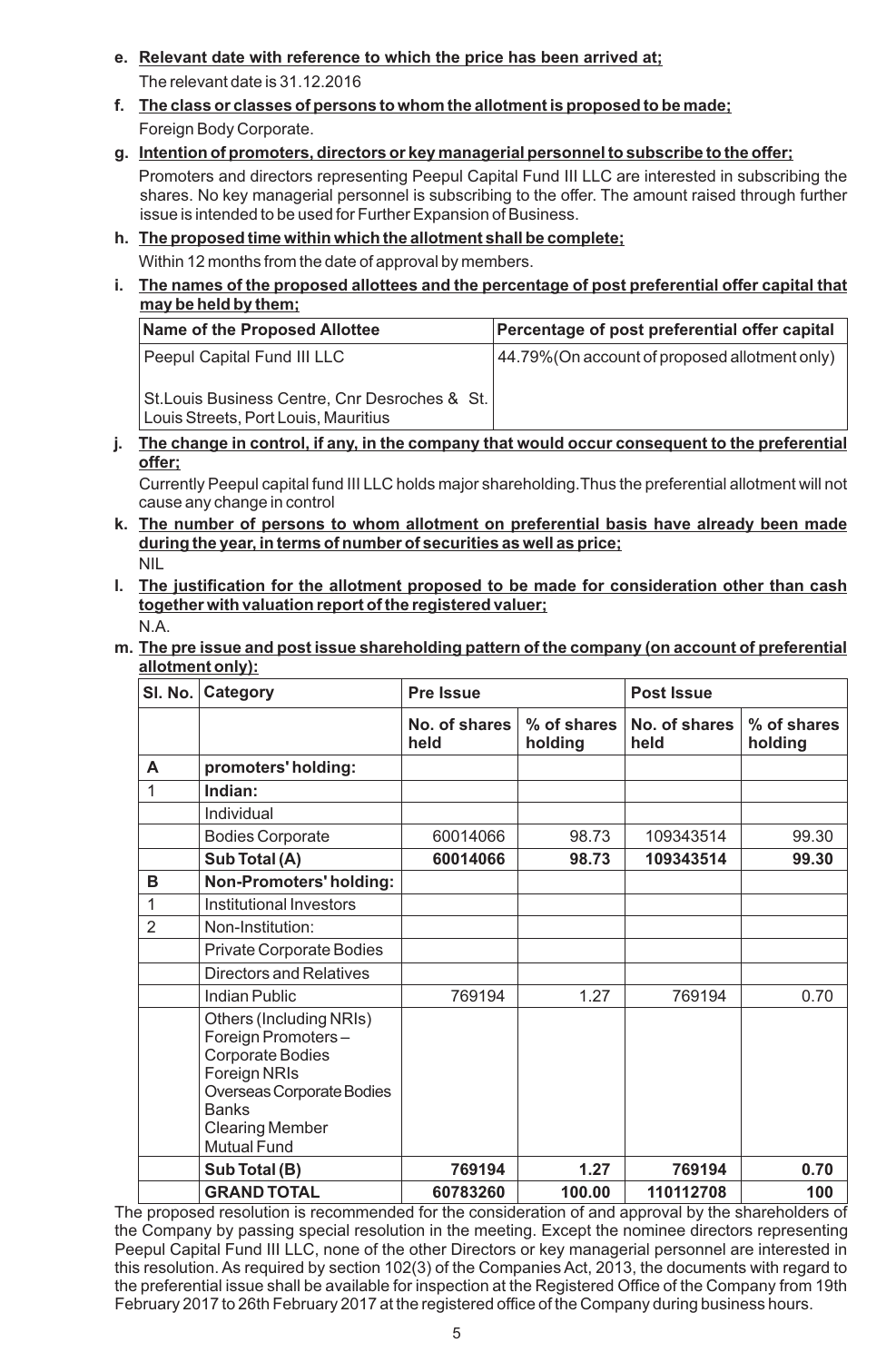### **Item No: 3**

Your Directors have decided to pay sitting fees to Independent Directors of the company for attending board and committee meetings. The amount will be decided by the board, subject to a maximum up to Rs.50,000 per board meeting or the committee meeting as the case may be.

Except the Independent Directors, none of the Directors and Key Managerial Personnel of the Company and their relatives is concerned or interested, financial or otherwise, in the resolution set out at Item No. 3. Your Directors recommend the ordinary resolution set out under item no. 3 of the Notice for approval by the **Shareholders** 

### **Item No: 4**

Your directors have decided to give rights to Peepul Capital Fund III LLC to appoint their directors on the board of Innovative Foods Limited .And they will be called as Nominee Directors. Such a way of giving rights require specific mention in Articles of Association of the company. Thus the present Articles of Association is to be amended by inserting a new clause. Except the Current Nominee directors, none of the Directors and Key Managerial Personnel of the Company and their relatives is concerned or interested, financial or otherwise, in the resolution set out at Item No. 4. Your Directors recommend the special resolution set out under item no. 4 of the Notice for approval by the shareholders.

As required by Section 102(3) of the Companies Act, 2013, Articles of Association of the Company shall be available for inspection from 19th February 2017 to 26th February 2017 at the registered office of the Company during business hours.

### **By order of the Board of Directors**

Sd/- Sd/- **V.S.Sitaram P. Manoj Kumar** Whole-time Director & Chief Executive Officer Whole-time Director Whole-time Director (DIN: 01038711) (DIN: 03527923)

Place : Ernakulam Date : 20.01.2017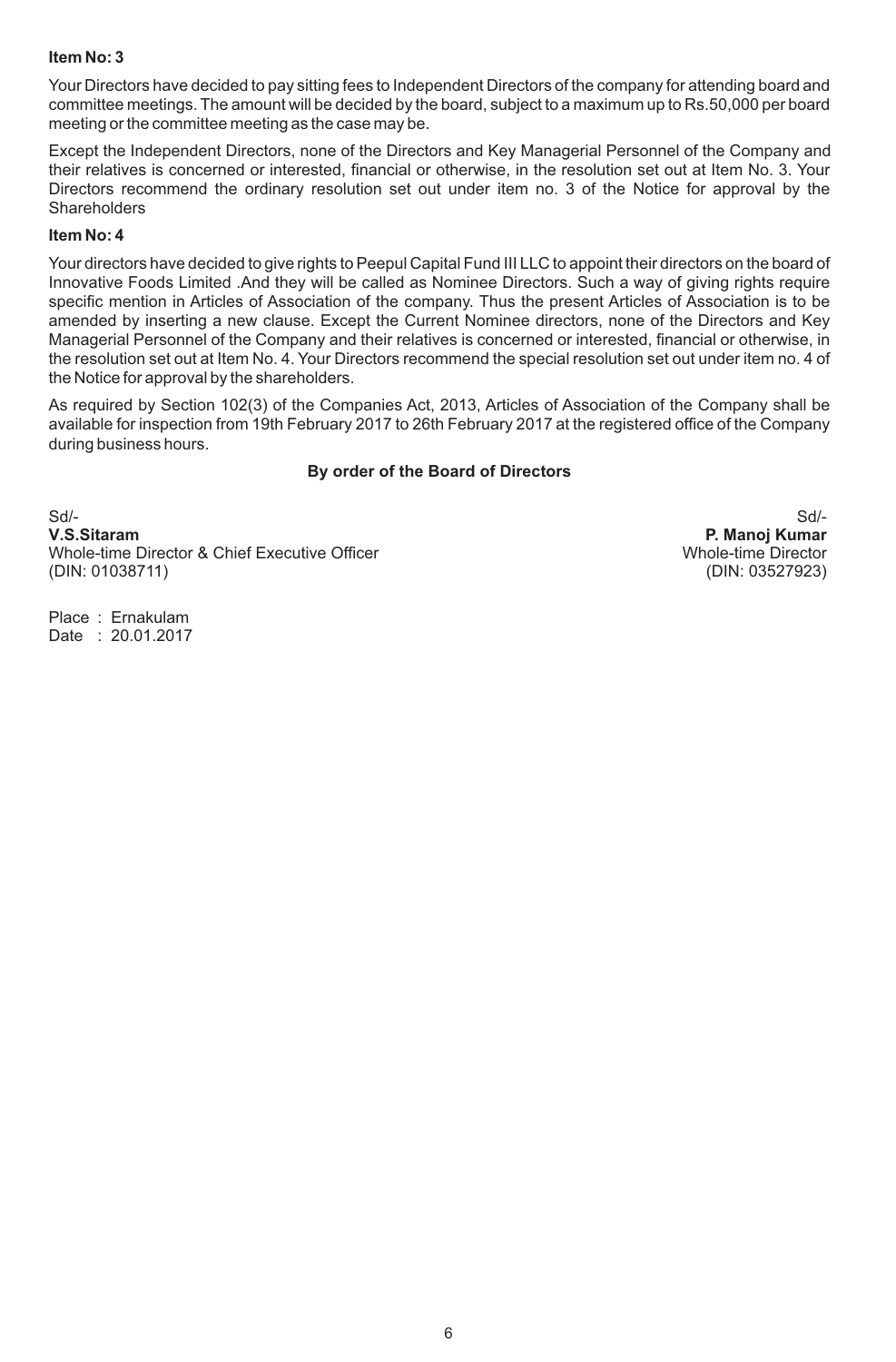## Form No. MGT-11 **INNOVATIVE FOODS LIMITED**

CIN: U51909KL1989PLC005465

|                |                                                                                                                                                                                                                   | Chakolas Habitat, A Block, 1 C, Thevara Ferry Road, Kochi, Kerala, India - 682013                               |                              |                |                             |  |
|----------------|-------------------------------------------------------------------------------------------------------------------------------------------------------------------------------------------------------------------|-----------------------------------------------------------------------------------------------------------------|------------------------------|----------------|-----------------------------|--|
|                |                                                                                                                                                                                                                   | <b>PROXY FORM</b>                                                                                               |                              |                |                             |  |
|                | (Pursuant to section 105(6) of the Companies Act, 2013 and rules 19(3) of the Companies (Management and Administration) Rules, 2014)                                                                              |                                                                                                                 |                              |                |                             |  |
|                | Name of the member (s):                                                                                                                                                                                           |                                                                                                                 |                              |                |                             |  |
|                | Registered address:                                                                                                                                                                                               |                                                                                                                 |                              |                |                             |  |
| E-mail Id:     |                                                                                                                                                                                                                   |                                                                                                                 | Folio No:                    |                |                             |  |
|                | I/We, being the member (s) of  shares of the above named company, hereby appoint                                                                                                                                  |                                                                                                                 |                              |                |                             |  |
|                |                                                                                                                                                                                                                   |                                                                                                                 |                              |                |                             |  |
|                |                                                                                                                                                                                                                   |                                                                                                                 |                              |                |                             |  |
|                |                                                                                                                                                                                                                   |                                                                                                                 |                              |                |                             |  |
|                | as my/our proxy to attend and vote (on a poll) for me/us and on my/our behalf at Extra-ordinary general meeting                                                                                                   |                                                                                                                 |                              |                |                             |  |
|                | of the company, to be held on Thursday, the 16th day of March, 2017 at Riviera Suites, Thevara Water Front,                                                                                                       |                                                                                                                 |                              |                |                             |  |
|                | Kochi, Ernakulam- 682 013 at 10.00 am and at any adjournment thereof in respect of such resolutions as are                                                                                                        |                                                                                                                 |                              |                |                             |  |
|                | indicated below:                                                                                                                                                                                                  |                                                                                                                 |                              |                |                             |  |
|                | <b>SPECIAL BUSINESS</b>                                                                                                                                                                                           |                                                                                                                 |                              |                | <b>Tick appropriately</b>   |  |
| 1              | Increase of Authorised Share Capital                                                                                                                                                                              |                                                                                                                 |                              |                | For / Against               |  |
| $\overline{2}$ | Further Issue of Shares                                                                                                                                                                                           |                                                                                                                 |                              |                | For / Against               |  |
| 3              | Payment of Sitting Fees to Independent Directors                                                                                                                                                                  |                                                                                                                 |                              |                |                             |  |
|                |                                                                                                                                                                                                                   |                                                                                                                 |                              |                | For / Against               |  |
| 4              | Alteration of Articles of Association of the Company                                                                                                                                                              |                                                                                                                 |                              |                | For / Against               |  |
|                |                                                                                                                                                                                                                   |                                                                                                                 |                              |                | Affix                       |  |
|                |                                                                                                                                                                                                                   |                                                                                                                 |                              |                | Revenue                     |  |
|                | Signature of Shareholder                                                                                                                                                                                          |                                                                                                                 | Signature of Proxy holder(s) |                | Stamp                       |  |
|                | Note: This form of proxy in order to be effective should be duly completed and deposited at the                                                                                                                   |                                                                                                                 |                              |                |                             |  |
|                | Registered Office of the Company, not less than 48 hours before the commencement of the Meeting.                                                                                                                  |                                                                                                                 |                              |                |                             |  |
|                |                                                                                                                                                                                                                   | <b>INNOVATIVE FOODS LIMITED</b>                                                                                 |                              |                |                             |  |
|                |                                                                                                                                                                                                                   | CIN: U51909KL1989PLC005465                                                                                      |                              |                |                             |  |
|                |                                                                                                                                                                                                                   | Chakolas Habitat, A Block, 1 C, Thevara Ferry Road, Kochi, Kerala, India - 682013                               |                              |                |                             |  |
|                |                                                                                                                                                                                                                   | <b>ATTENDANCE SLIP</b>                                                                                          |                              |                |                             |  |
|                | Registered Folio No.                                                                                                                                                                                              |                                                                                                                 |                              |                |                             |  |
|                |                                                                                                                                                                                                                   |                                                                                                                 |                              |                |                             |  |
|                | No. of Shares Held                                                                                                                                                                                                |                                                                                                                 |                              |                |                             |  |
|                | I certified that I am a registered Shareholder/ Proxy for the registered shareholder of the Company. I hereby                                                                                                     |                                                                                                                 |                              |                |                             |  |
|                | record my presence at the Extra-ordinary General Meeting of the Company at Riviera Suites, Thevara Water                                                                                                          |                                                                                                                 |                              |                |                             |  |
|                | Front, Kochi, Ernakulam- 682 013 at 10.00 AM on Thursday, 16th March 2017.                                                                                                                                        |                                                                                                                 |                              |                |                             |  |
|                |                                                                                                                                                                                                                   |                                                                                                                 |                              |                |                             |  |
|                | Member'sName                                                                                                                                                                                                      | Proxy's Name                                                                                                    |                              |                | Member's/ Proxy's Signature |  |
|                | Note: 1. Please fill this attendance slip and hand over at the entrance of the Hall 2. Members/ Proxy Holders/ Authorised                                                                                         |                                                                                                                 |                              |                |                             |  |
|                | Representatives are requested to show their Photo ID Proof for attending the Meeting 3. Authorised Representatives of                                                                                             |                                                                                                                 |                              |                |                             |  |
|                | Corgorate members shall produce proper authorisation issued in their favour.                                                                                                                                      |                                                                                                                 |                              |                |                             |  |
|                |                                                                                                                                                                                                                   | <b>INNOVATIVE FOODS LIMITED</b>                                                                                 |                              |                |                             |  |
|                |                                                                                                                                                                                                                   | CIN: U51909KL1989PLC005465<br>Chakolas Habitat, A Block, 1 C, Thevara Ferry Road, Kochi, Kerala, India - 682013 |                              |                |                             |  |
|                | Dear Sir/Madam                                                                                                                                                                                                    |                                                                                                                 |                              |                |                             |  |
|                | Pursuant to the green initiative in the Corporate Governance initiated by the Ministry of Corporate Affairs, our                                                                                                  |                                                                                                                 |                              |                |                             |  |
|                | company has proposed to send the Notice / Annual Report / documents through electronic mode to the shareholders.                                                                                                  |                                                                                                                 |                              |                |                             |  |
|                | This, you will appreciate, would facilitate fast, secured communication and contribute towards improved environment.                                                                                              |                                                                                                                 |                              |                |                             |  |
|                | Shareholders, who are holding the shares in Physical Form, are requested to send the following details to our                                                                                                     |                                                                                                                 |                              |                |                             |  |
|                | Registrar and Share Transfer Agent which will be considered by the Company/Registrar for sending the future                                                                                                       |                                                                                                                 |                              |                |                             |  |
|                | communication through Email                                                                                                                                                                                       |                                                                                                                 |                              |                |                             |  |
|                | Folio Number                                                                                                                                                                                                      |                                                                                                                 |                              | PAN (Optional) |                             |  |
|                | Name (First /Sole Holder)                                                                                                                                                                                         |                                                                                                                 |                              |                |                             |  |
| Email Id       |                                                                                                                                                                                                                   |                                                                                                                 |                              | Mobile No.     |                             |  |
|                | Signature of First/Sole Holder                                                                                                                                                                                    |                                                                                                                 |                              |                |                             |  |
|                | Shareholders, who are holding the shares in Electronic form are requested to update their Email IDs with the<br>concerned Demat account, to enable the Company / Registrar to send communications through E-mail. |                                                                                                                 |                              |                |                             |  |

In case you wish to get the Hard copies of Notices/Documents/Reports, you need not send the above details. Company will send the Notices/Documents/Reports to the Registered address of the shareholders.

 $\chi$